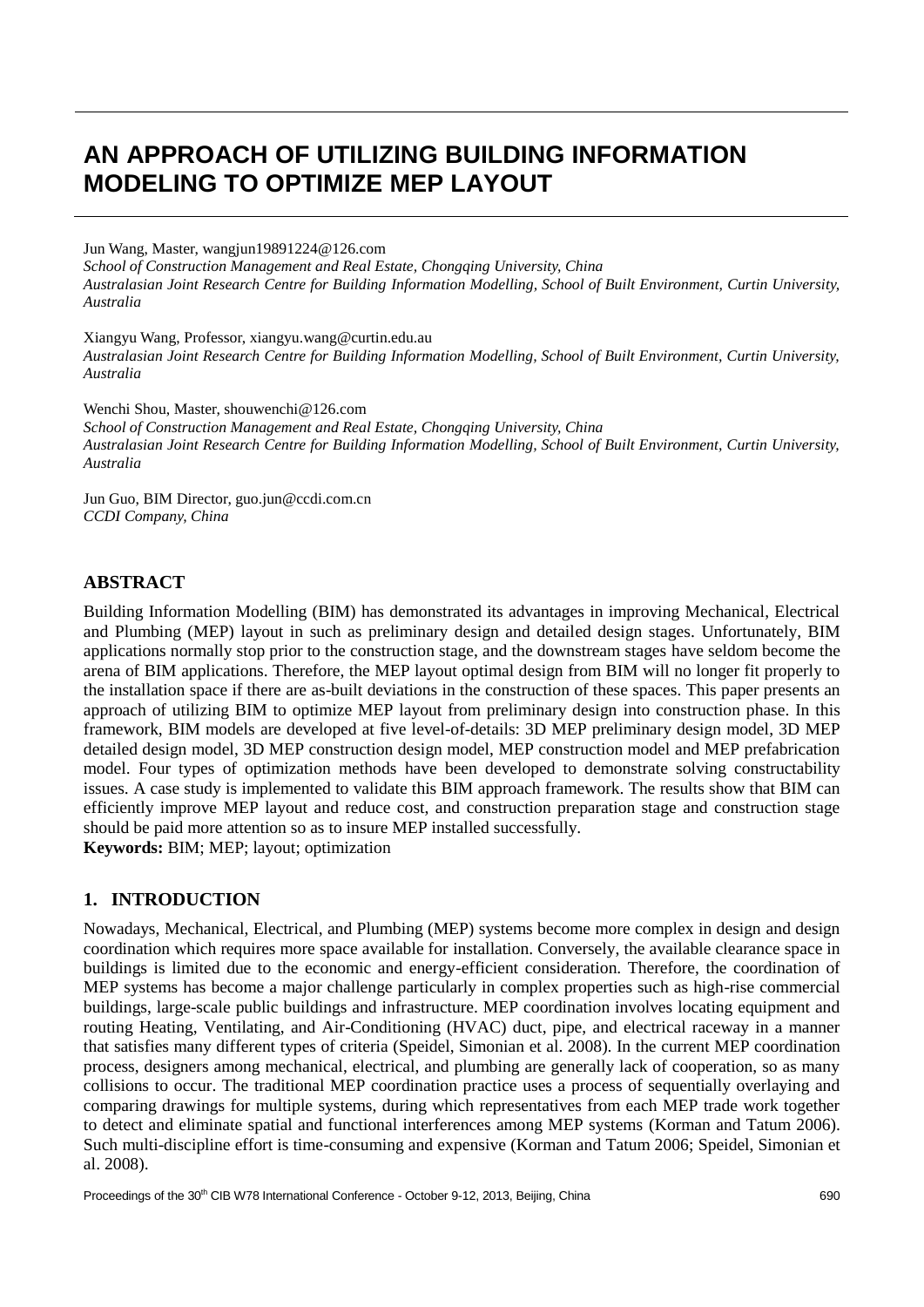With the emergence of Building information modelling (BIM), current MEP coordination process is now able to evolve with this technology. In the last 10 years, considerable efforts have been made to use BIM for MEP coordination. Those works can be divided into four main categories:

- (1) Knowledge and reasoning for MEP coordination based on BIM/3D CAD [\(Korman, Fischer et al.](#page-9-2)  [2003;](#page-9-2) [Tabesh and Staub-French 2005;](#page-9-3) [Tabesh and Staub-French 2006\)](#page-9-4);
- (2) Demonstrate how BIM/3D CAD can improve the MEP coordination process and provide foundations for revised work process [\(Khanzode A 2008;](#page-9-5) [Speidel, Simonian et al. 2008;](#page-9-0) [Dossick](#page-9-6)  [and Neff 2010;](#page-9-6) [Haiyan, Tramel et al. 2011;](#page-9-7) [Lu and Korman 2011\)](#page-9-8);
- (3) Develop some tools or methods to support MEP coordination automatically and intelligently [\(Korman and Tatum 2006;](#page-9-9) [Seo 2012\)](#page-9-10); and
- (4) Investigate the state of practice of BIM/3D CAD in MEP coordination and suggest improvements [\(Boktor, Hanna et al. 2013;](#page-9-11) [Hanna, Boodai et al. 2013\)](#page-9-12).

Significant amount of research efforts have been focusing on implementing BIM/3D CAD in design stage. The optimal MEP layout cannot be fully realized in its installation because of the actual as-built deviations in the space that hosts the MEP systems. For example, with BIM, designers may find 4000 errors in a MEP layout in the design stage, and one million dollars would have been saved if every error had been solved correctly. However, due to designers' limited construction knowledge and expertise, the final MEP layout scheme may be found another 1000 incorrect issues in the real installation environment. Furthermore, after entire design errors are found and solved, potential problems still exist if regardless of construction deviations which impact MEP installation. Hence, previous evaluation and coordination process about BIM based MEP layout optimization are inappropriate. With the selected case study of Shanghai Disaster Control Centre, This paper presents an approach of utilizing BIM to optimize MEP layout from preliminary design into construction phase. In this framework, BIM models are developed at five level-of-details: 3D MEP preliminary design model, 3D MEP detailed design model, 3D MEP construction design model, MEP construction model and MEP prefabrication model. Four types of optimization methods have been developed to demonstrate solving constructability issues. A case study is implemented to validate this BIM approach framework.



# 2. **FRAMEWORK FOR BIM-BASED MEP LAYOUT**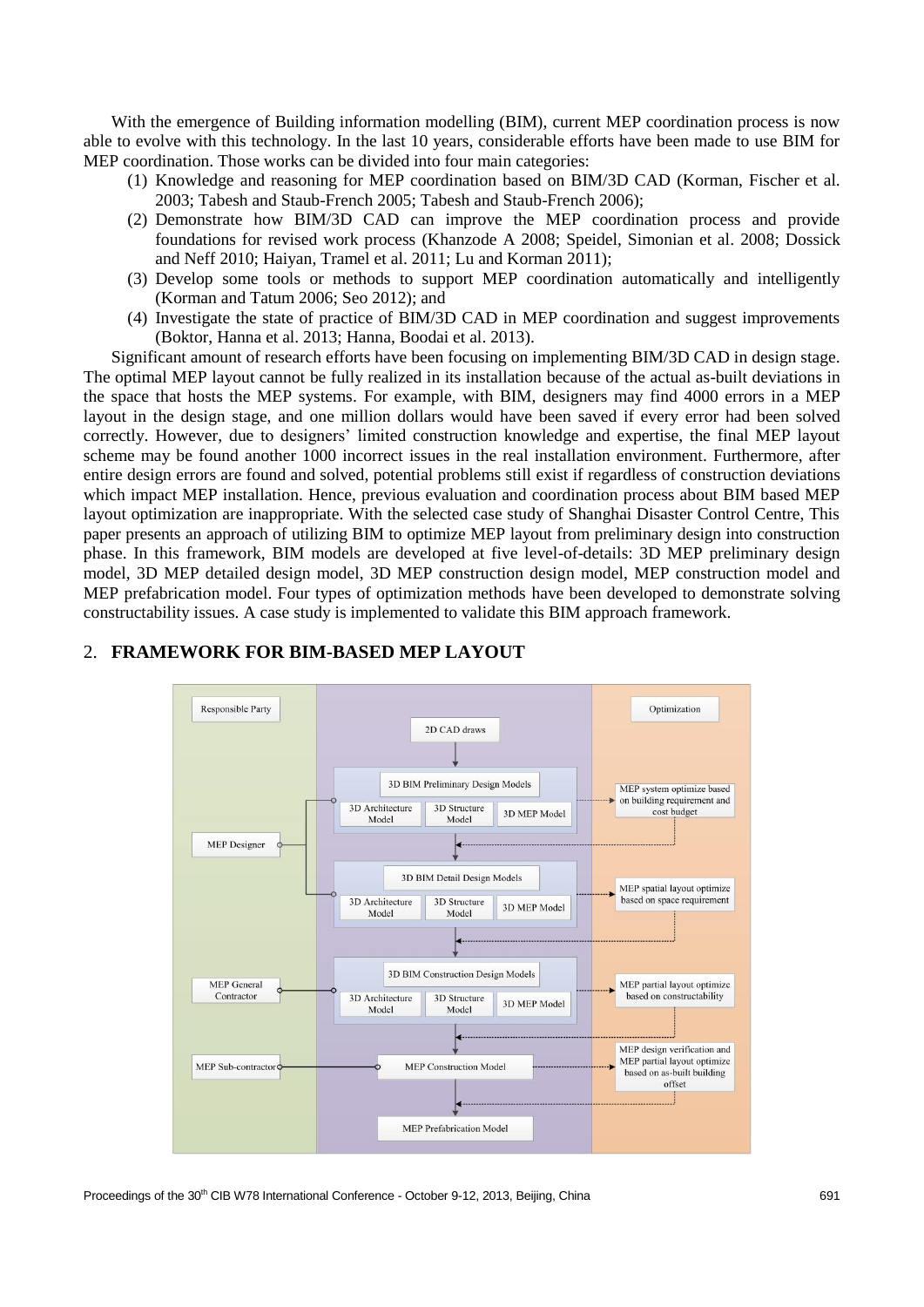#### Figure1: Framework for BIM-based MEP layout optimization

This section describes a BIM enabled MEP layout optimization framework (as shown in Figure 1) which consists of 3D MEP Preliminary Design Model, 3D MEP Detailed Design Model, 3D MEP Construction Design Model, MEP Construction Model and MEP Prefabrication Model.

There are four consecutive steps of optimizations in the overall MEP coordination process.

#### *Step1: MEP system optimization based on building requirements and budget.*

In MEP preliminary design phase, more than one alternative MEP schemes might be provided. Traditionally, designers cannot comprehensively analyse those schemes in order to appropriately solve problems based on 2D drawings. When using BIM, 3D MEP preliminary design model is already created. Designers can conduct sunlight analysis, Indoor Air Quality Simulation, energy analysis, ventilation simulation and so on. The best MEP scheme will be selected and optimized to a satisfied cost budget and green building certification standards. The optimization in this stage is focused on the comparison between alternative MEP systems. For example, lighting analysis contain 1) Design lighting while adhering to light level and performance requirements and minimizing embodied measures; 2) Base lighting design on optimized daylighting; 3) Minimize lighting pollution by ensuring indoor lighting does not appear externally, or plan for auto-control lighting for after hours; and 4) Optimize outdoor and facade/landscape lighting. The achieve goals for lighting is 1) Conduct detailed solar, lighting, and daylighting analyses; 2) Determine estimated energy use and implement choices to improve efficiency; and 3) Estimate and look for ways to reduce carbon emissions.

#### *Step2: MEP spatial layout optimization based on space requirements*

In MEP detailed design phase, there are many collisions when integrating MEP systems into one single platform. Conventionally designers overlay 2D drawings on a light table to identified clashes manually, it is time consuming and inefficient. Automatic clash detection can be easily realized by commercial BIM tools in MEP spatial layout optimization. For instance, considering the structure of large span, designers will make fire protection pipes through high beams to improve use space clear height. For vertical space tight area, designers also consider adding similar pipes to avoid cross way. For example in order to avoid waste pipe cross, waste pipe can be divided into two parallel, then merged into one pipe after entering into pipe-conduit shaft. These optimization methods effectively reduce the height of space requirement.

#### *Step3: MEP partial layout optimization based on constructability*

Prior to construction, MEP contractors based on final results from the MEP designers, but MEP designers need to be responsible for the whole MEP design. Construction knowledge is applied to assure the feasibility of building the system and to increase the efficiency of field operations. Examples of construction knowledge for the MEP layout optimization in this phase are 1) access requirement, e.g., provide path and halo (free space around system component) for construction craftsmen, materials, and construction equipment; 2) configuration, e.g., use standard materials and configurations, allow prefabrication offsite or in yard areas at the site; allow desired installation sequence, minimize fittings and field connections; 3) construction method, e.g., maximize prefabrication, allow efficient material handling, provide space and access for electrical cable pulling; and 4) safety, e.g., minimize high time, avoid exposure, provide permanent scaffolding.

#### *Step4: MEP design verification and MEP partial layout optimization based on as-built building offset.*

MEP design verification and MEP partial layout optimize based on as-built building offset are the most important work in the whole MEP design process. Because of the state-of-the-art procurement delivery system, project participants do not pay enough attention to this phase. If construction deviation is within a reasonable range, it does not matter when ignoring the work in this phase. However, in fact most of the time construction deviation is beyond the reasonable range for tight time and extensive management, and all the design work and optimization above will become no value if nothing is done to solve the deviation. The critical work of this stage are measuring construction deviation especially in tight space area and updating existing BIM models to reflect as-built design.

# **3. CASE STUDY**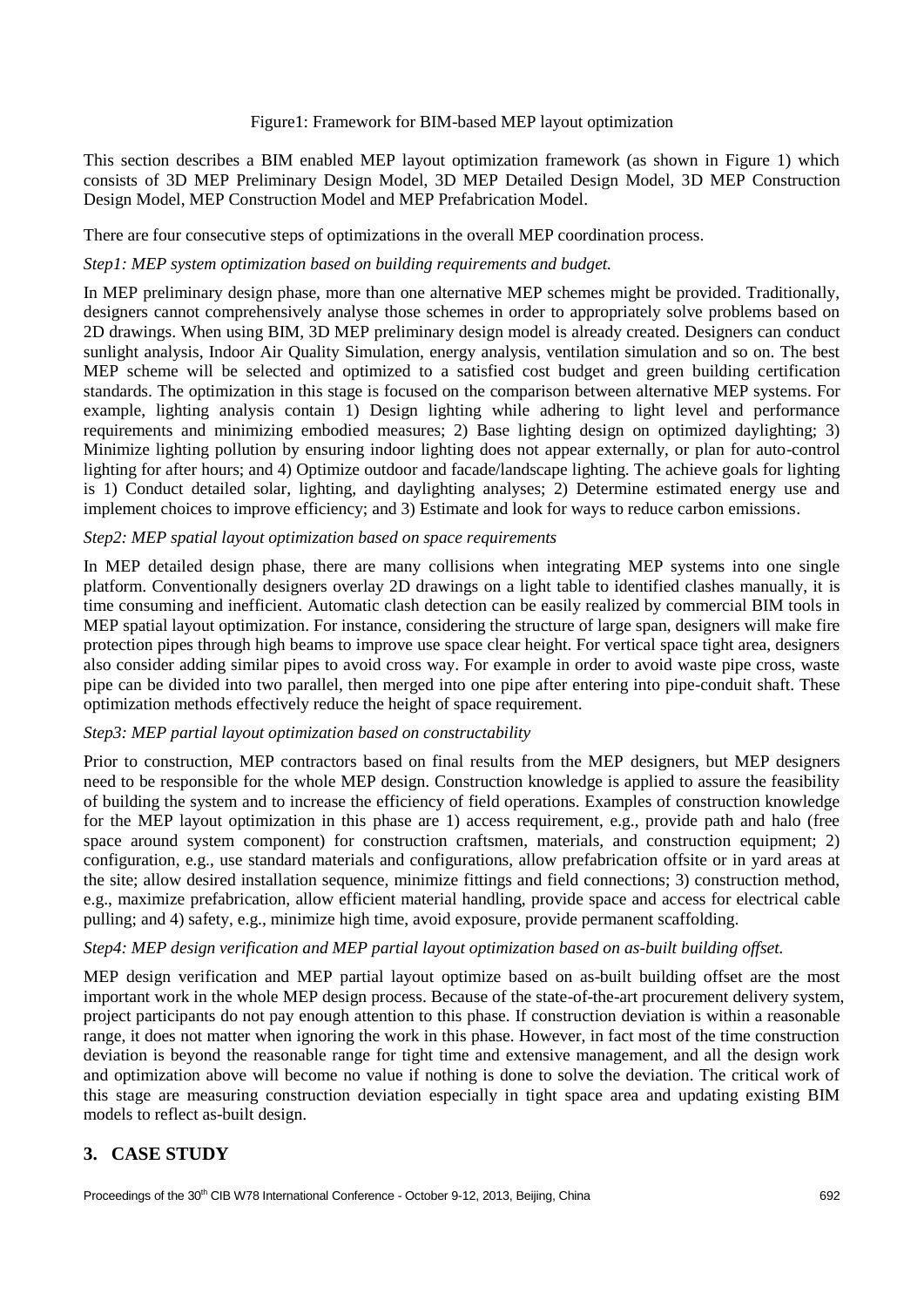Shanghai Disaster Control Center is one of the important information infrastructures of the State Grid Corporation, China. The Center consists of five floors: one underground and four on the ground. The total investment of this project is 300 million RMB and total gross floor area is 28,124 square meters. Considering the need to host heaps of equipment and complex systems, it is difficult to plan the MEP systems in the limited space using the traditional 2D CAD. BIM was determined to be used in order to eliminate spatial and functional interferences among MEP systems. The MEP model (see Figure 2) was designed using MagiCAD, which is the leading software for HVAC and electrical design.



Figure 2: The MEP model for Shanghai Disaster Control Centre

# **3.1 BIM model development**

Shanghai Disaster Control Center adopts the traditional design combined with BIM design to carry on the design. Project design team is divided into 2D CAD team and BIM team, and they collaboration with each other throughout the whole implementation process. BIM team mainly uses Autodesk Revit software to create Architecture and Structure models and MagiCAD to create MEP models. Figure 3 shows the MEP model development process, 2D CAD team use the traditional way to design and later BIM team create 3D BIM model based on its design drawings. Then, the two teams cooperation to do clash detection and optimization about MEP design and layout.



Figure 3: MEP model development process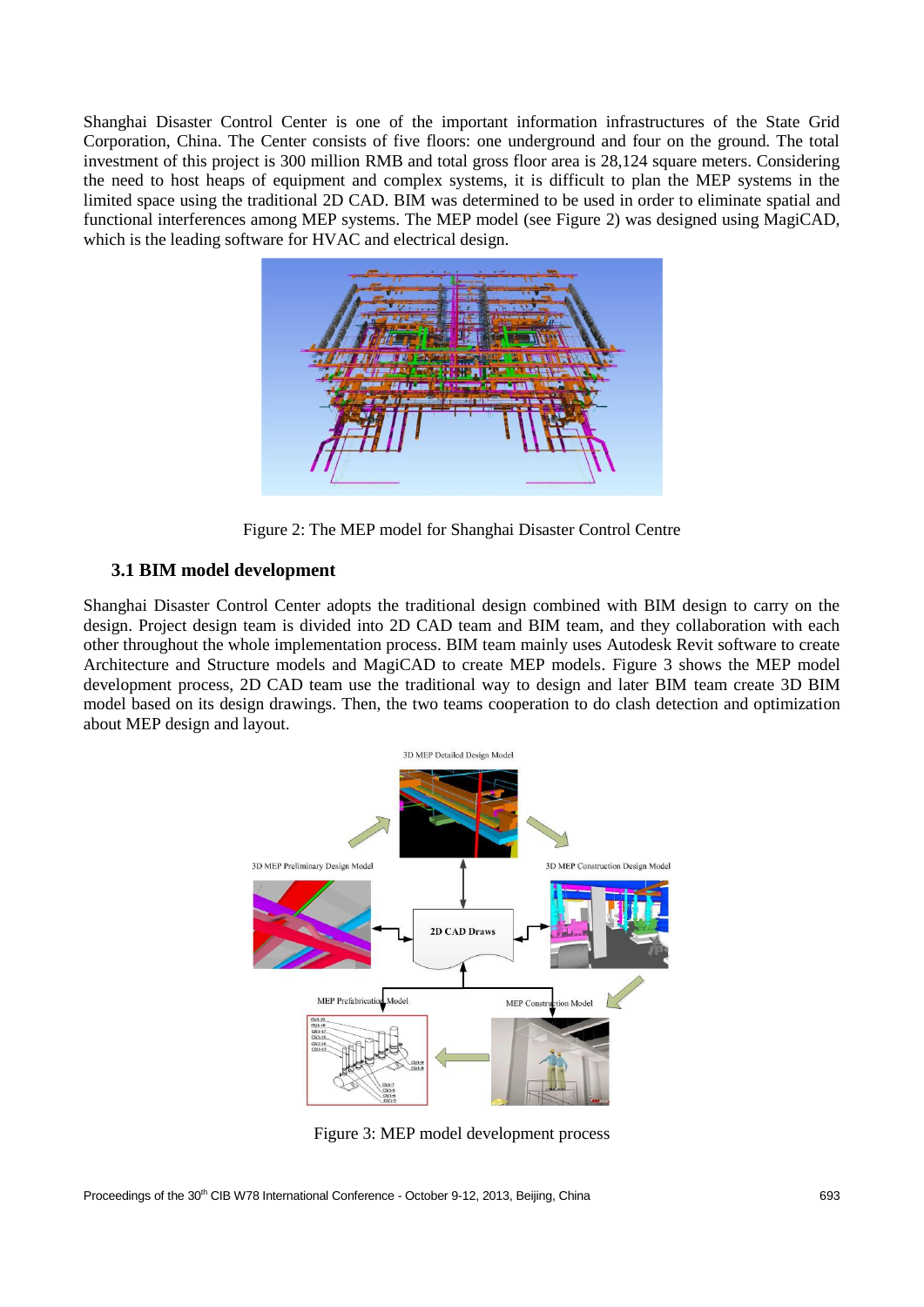# **3.2 BIM-based MEP layout optimization**

In Shanghai Disaster Control Center, BIM-based MEP layout optimization is performed in every phase. There are almost 34 optimizations done by MEP designers and contractors in this project, and three typical examples are demonstrated as follow:

## *Optimization 1: MEP spatial layout optimization based on space requirement*

Figure 4(a) shows some collisions among MEP systems in original design. There are some existing experience help designers to solve the clashes:

- (1) Gravity driven plumbing system was firstly considered because of limited space to adjust;
- (2) HVAC system usually was secondly to be considered due to large size of components and high price;
- (3) Electrical system with large cables was thirdly considered due to inflexible routing and high price;
- (4) Pressure driven plumbing system, fire protection, control system and other small system were finally considered because of flexible routing;
- (5) Any other rules such as small pipe give way to big pipe and cheap component give way to expensive component.

Figure 4(b) shows the result after design optimization, which satisfies to design specification and space requirement.



(a) Original Design

(b) Design Optimization



## *Optimization 2: MEP partial layout optimization based on constructability*

After architects and MEP engineers used BIM in the design of a complex building, it is necessary for MEP contractors to implement constructability review. Sometimes MEP installed successfully largely depends on a very specific installation sequence when the design scheme is extremely tight fit. For this project, MEP contractor had chosen 13 critical zones to simulate installation in BIM. Figure 5(a) shows duct installation simulation, in view of construction method, installation space, access space, construction sequence and staff working face, MEP contractor has done a more in-depth theoretical analysis and experimental research to verify the feasibility. There is a lot of large equipment in this project, and how to install them correctly become very important to client. Designers take a little account to equipment installation, so there is some potential risk in construction, such as not enough space for equipment transportation. Figure 5(b) shows icestorage cooling tank installation simulation.

Proceedings of the 30<sup>th</sup> CIB W78 International Conference - October 9-12, 2013, Beijing, China 694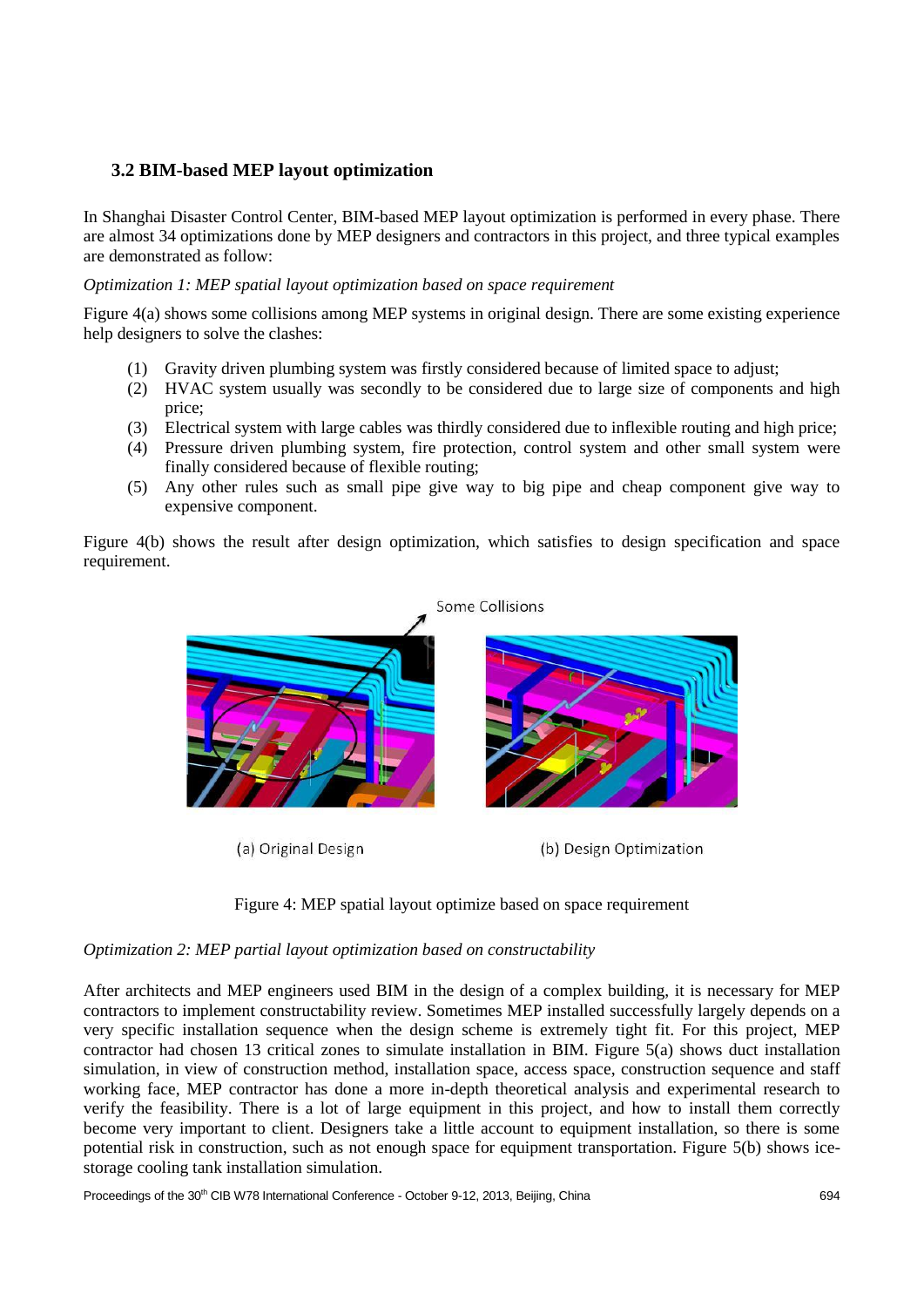

(a) Duct Installation Simulation

(b) Ice-storage Cooling Tank Installation Simulation

Figure 5: MEP partial layout optimize based on constructability

#### *Optimization 3: MEP partial layout optimization based on as-built building offset*

At the beginning of MEP installation, the quality of the related building structure is not clear, which imposes risks on MEP systems if plans are based upon incorrect data (as built the final building), there will appear significant issues while integrating a MEP design model. At worst the restart of building structure has to be moved after all. To minimize this risk, in preparation of the planning, data verification takes place. Thereby the current status of a building is analysed and compared to the existing virtual information. The goal is to verify the positions of the MEP system, but it also has to be evaluated if there is any additional equipment within the workspace.

Figure 6 shows the two freezing water pipes (external diameter is 529mm) and fire pipelines positioned in the refrigeration room conflict with the two ducts (size 2000\*630). The design drawings indicate the elevation of the freezing water pipes centre should be +4200, and the fire pipelines should be +6300. However, on one hand the elevation of the as-built freezing water pipes bottom are FL (Floor Level) + 4130, which is 200mm higher than baseline and make the two ducts 200mm higher, on the other hand the elevation of the exist fire pipeline supports are +5980 which make the two ducts 200mm lower. So the two ducts cannot have enough space to be installed if nothing changed in the design.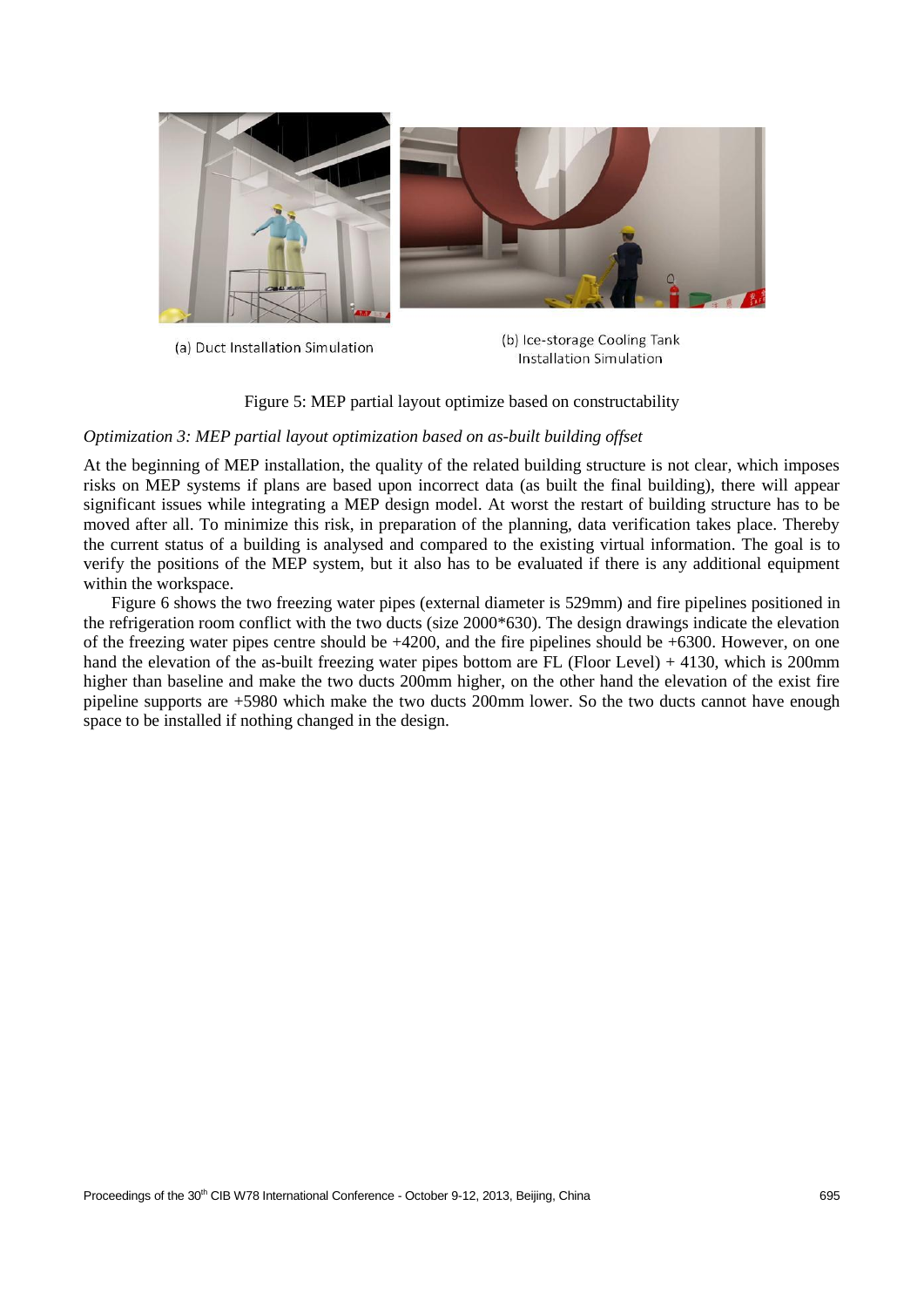

Figure 6: MEP partial layout optimize based on as-built building offset

## **3.3 Evaluation**

The comprehensive applications of BIM have efficiently improved MEP layout design and installation in the above case study. Table 1 shows the evaluation in detail. MEP designers and contractor had done a lot of clash detections among Mechanical, Electrical, and Plumbing systems. More than 2000 errors had been found by BIM software automatically in the original design, and analysed one by one by project participants in coordination meeting. There were 497 important Collisions discovered, filtered from 2257errors, which would cause rework. What's more, 27 additional valuable collisions were detected by designers manually and 75 additional valuable collisions were detected by MEP contractors manually. Therefore a total of 599 critical collisions were founded and they would cause extra quantities such as extra materials and cost. Calculation results based on workers' experience and market price show that 1,250,527 RMB can be saved through using BIM. In addition, through optimizing the MEP layout and equipment installation, MEP contractor developed a more reasonable construction schedule, which reduced the potential risk and rework. Through the above measures, for example, the mechanical and electrical installation teams approached the construction site eight days ahead; the installation of air conditioners reduced from the original 81 days to 58 days; the fire protection engineering from 88 days down to 60 days, the civil structures from 273 days down to 200 days, the decoration engineering from 262 days down to 200 days, the drainage system installation from 252 days down to 187 days, the electrical system from 174 days down to 133 days, HVAC equipment installation from 58 days down to 48 days, UPS system installation from 47 days down to 36 days, the weak electricity system installation from 72 days down to 56 days, the ground facility room construction from 103 days down to 76 days, etc. As a whole, the construction schedule of the project "Shanghai Disaster Control Center" has been shortened for three months.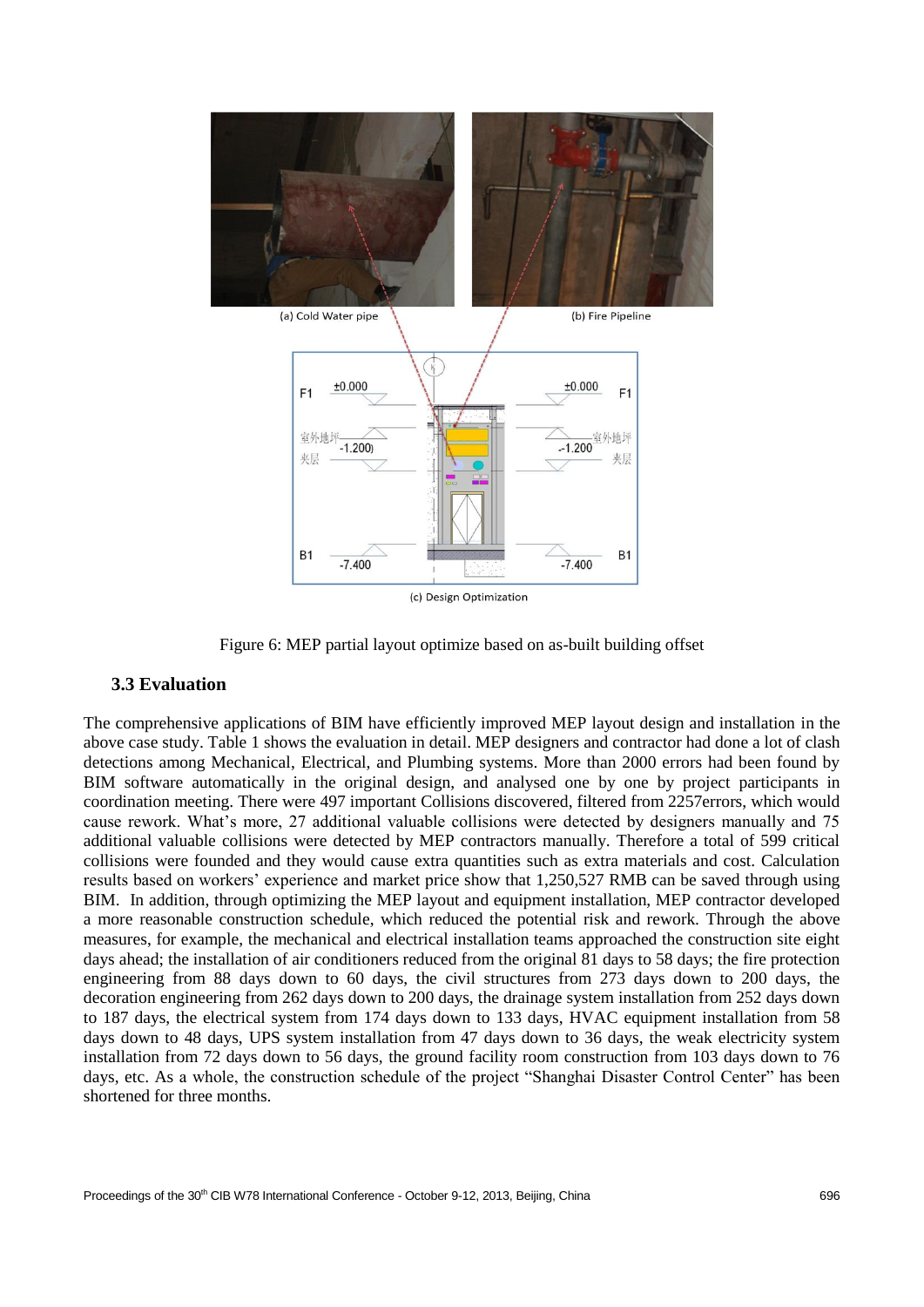| Clash<br>Detection                  | Collisions<br>which detected<br>by BIM<br>software<br>automatically<br>(a) | Collisions<br>which will<br>cause rework<br>based on $(a)$<br>(b) | Additional valuable<br>collisions which<br>detected by designers<br>manually<br>(c) | Additional valuable<br>collisions which<br>detected by MEP<br>contractors manually<br>(d) | Increased<br>quantity which<br>caused by<br>rework<br>(e) | Unit price which<br>contained labour<br>cost, material cost,<br>mechanical cost and<br>extra time cost<br>(f) | Increased<br>total cost<br>$(g)=[(e)*(f)]$ |
|-------------------------------------|----------------------------------------------------------------------------|-------------------------------------------------------------------|-------------------------------------------------------------------------------------|-------------------------------------------------------------------------------------------|-----------------------------------------------------------|---------------------------------------------------------------------------------------------------------------|--------------------------------------------|
| Electrical<br>Electrical            | 25                                                                         | 5                                                                 | $\overline{0}$                                                                      |                                                                                           | Cable tray 32                                             | 846 RMB/m                                                                                                     | 27,072                                     |
| Electrical<br>Structure             | 90                                                                         | 13                                                                | 5                                                                                   | 7                                                                                         | Cable tray 11                                             | 846 RMB/m                                                                                                     | 9,306                                      |
| Electrical<br><b>HVAC</b>           | 1026                                                                       | 252                                                               | 8                                                                                   | 11                                                                                        | Cable tray 840<br>Duct 132                                | 846 RMB/m<br>973 RMB/m2                                                                                       | 710,640<br>128,436                         |
| Plumbing-<br>Electrical             | 92                                                                         | 18                                                                | 3                                                                                   | 5                                                                                         | Cable tray 20<br>Pipe 18                                  | 846 RMB/m<br>692 RMB/m                                                                                        | 16,920<br>12,456                           |
| Plumbing<br>$\sim$ $-$<br>Structure | 236                                                                        | 49                                                                | $\overline{4}$                                                                      | 9                                                                                         | Pipe 21                                                   | 692 RMB/m                                                                                                     | 14,532                                     |
| Plumbing<br>Plumbing                | 198                                                                        | 38                                                                | 6                                                                                   | 15                                                                                        | Pipe 157                                                  | 692 RMB/m                                                                                                     | 108,644                                    |
| <b>HVAC</b><br>Plumbing             | 495                                                                        | 103                                                               |                                                                                     | 21                                                                                        | Duct 108<br>Pipe 96                                       | 973 RMB/m2<br>692 RMB/m                                                                                       | 105,084<br>66,432                          |
| <b>HVAC</b><br>Structure            | 57                                                                         | 12                                                                | $\boldsymbol{0}$                                                                    | $\overline{4}$                                                                            | Duct 13                                                   | 973 RMB/m2                                                                                                    | 12,649                                     |
| <b>HVAC</b><br><b>HVAC</b>          | 38                                                                         | $\tau$                                                            | $\boldsymbol{0}$                                                                    | $\overline{2}$                                                                            | Duct 43                                                   | 892 RMB/m2                                                                                                    | 38,356                                     |
| Total                               | 2257                                                                       | 497                                                               | 27                                                                                  | 75                                                                                        |                                                           |                                                                                                               | 1,250,527                                  |

Table 1: Evaluation of BIM-based MEP Layout optimization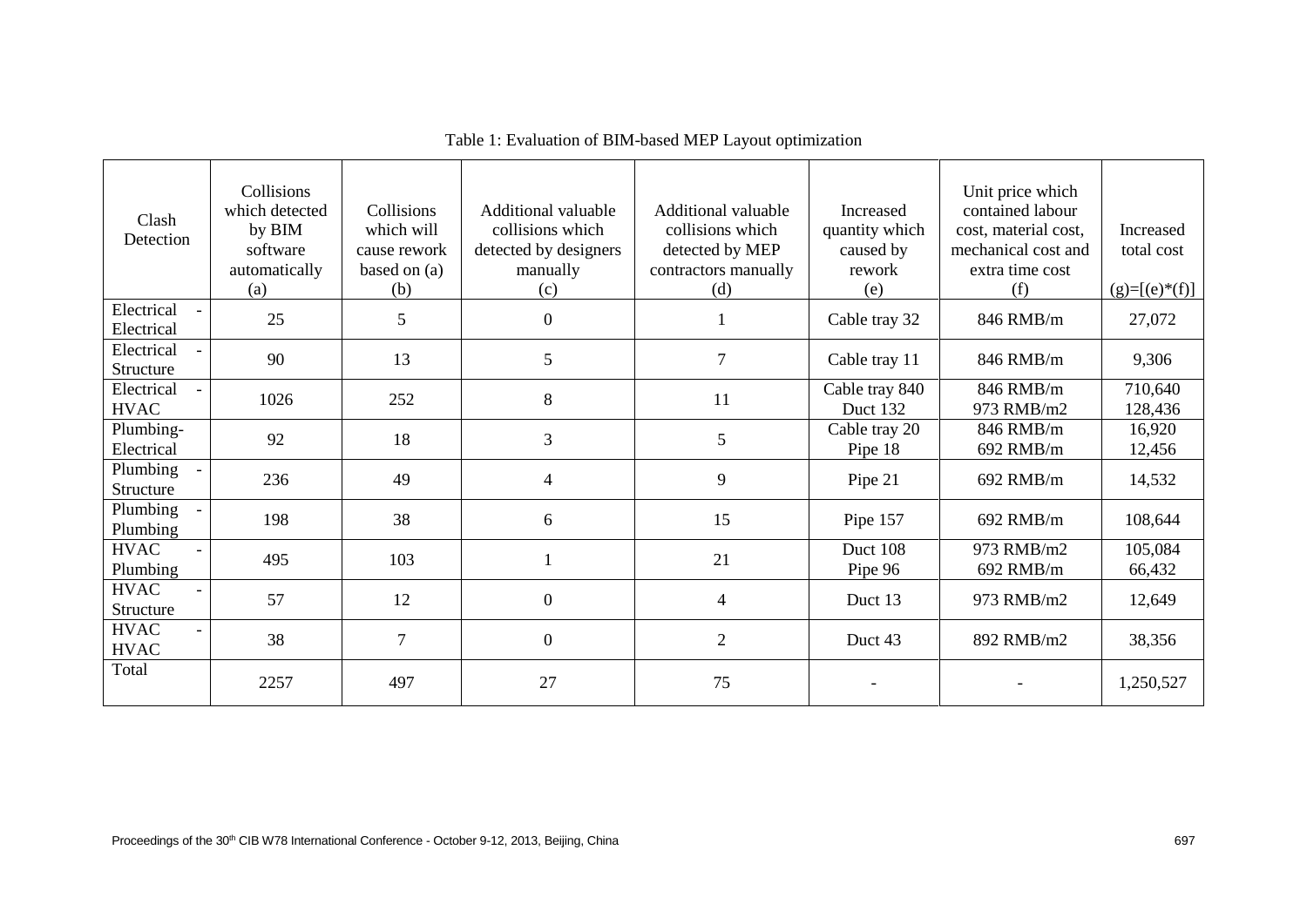# **4. CONCLUSION AND FUTURE WORK**

The evaluation of the project "Shanghai Disaster Control Center" provides evidence to support the potential benefits of application of BIM in MEP layout optimization. It is believed that BIM can efficiently improving MEP coordination by involving various roles of project participants such as contractor, civil engineers, structural engineers, mechanical and electrical engineers. One of the unique contributions of this study was that five levels of detail models, 3D MEP preliminary design model, 3D MEP detailed design model, 3D MEP construction design model, MEP construction model and MEP prefabrication model, were applied to the real-life project, to discover a way of choosing appropriate MEP models in different design stage for different optimization purpose. Due to its simplicity, the 3D MEP preliminary design model was the best for MEP system optimize based on building requirement and cost budget. Meanwhile, a higher level of space requirement analysis was possible with the 3D MEP detailed design model, due to their level of detail of MEP elements. The 3D MEP construction design model is best for MEP partial layout optimize based on constructability because of their abilities to represent such detailed construction objects as the pipe support and thermal insulation layer. Nonetheless, the MEP construction model showed the best communication capacity among project participants when construction deviation is occurred. In addition, a detailed evaluation is provided based on the case study. The results show that 1,250,527 RMB has been saved and duration shortens for three months through BIM application.

 In this project, construction deviations between as-plan and as-built building are measured by workers using steel tape. There are three challenges when utilizing this method in practice.

- (1) Current measurement method is time-consuming and labor-intensive;
- (2) Quality of manually collected and extracted data may be low; and
- (3) Construction deviation reports are visually complex.

 Augmented Reality (AR) creates an environment where digital information is superimposed into a real-world view. Wide variety of built environment applications for which AR systems are now being developed and tested [\(Wang, Kim et al. 2013\)](#page-9-13). Wang and Dunston have selected some scenarios where AR can be potentially applied, such as working distantly and hazardously, construction and assembly, maintenance and renovation, inspection, safety and training [\(Wang and Dunston 2006\)](#page-9-14). They further used AR as an assistant viewer for computer-aided drawing [\(Wang and Dunston 2006\)](#page-9-15). In the future, integration of BIM and AR is becoming an innate feature of the measurement within the building industry [\(Wang, Love et al. 2013\)](#page-9-16). AR enhances and to accelerates the process of verifying MEP design. The superimposition of photos of the real facility with the related BIM models enables a visual comparison. Based on this, the data quality can be determined immediately. AR helps to determine the deviations between real and virtual equipment exactly and to transfer this information into the BIM software in use.

#### **ACKNOWLEDGMENTS**

Acknowledgement goes to CCDI and State Grid Corporation of China, which provided the BIM models, project information presented in this paper, and the contributed time of their experts to the research and developmental work that have been described and presented in this paper.